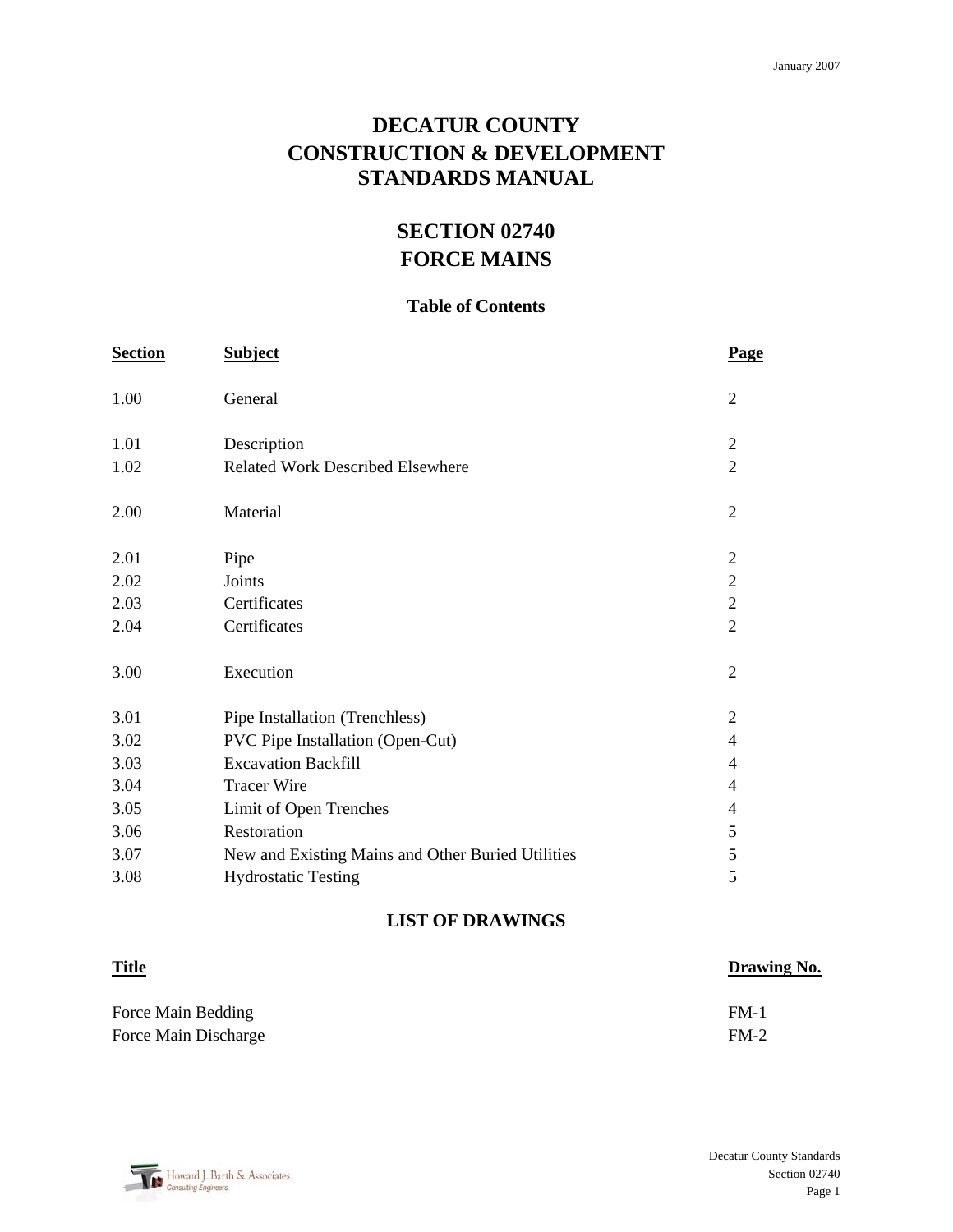## **FORCE MAINS SECTION 02740**

## **1.00 General**

## **1.01 Description**

A. The work under this section shall consist of the construction of all Force mains, piping and appurtenances in every detail as shown on the plans and approved.

## **1.02 Related Work Described Elsewhere**

| A.        | <b>Earthwork for Utilities</b> | Section 02220 |
|-----------|--------------------------------|---------------|
| <b>B.</b> | <b>Sanitary Sewers</b>         | Section 02730 |
| C.        | Landscaping for Utilities      | Section 02902 |
| Ð         | Cast-In-Place Concrete         | Section 03300 |

#### **2.00 Material**

#### **2.01 Pipe**

- A. Polyvinyl Chloride (PVC), ASTM 1784, ASTM D 2241-96b (SDR 21).
- B. High Density Polyethylene (HDPE), DR 17, ASTM F714.

## **2.02 Joints**

A. Joints for PVC pipe shall be in compliance with the requirements for ASTM D-3139.

B. Joint for HDPE pipe shall be butt-fusioned in compliance with industry standards by a person who is a manufacturer's certified thermojointer.

C. Joints between HDPE and PVC pipe shall be made using restrained mechanical joints, HDPE water stop anchors with concrete blocking and restraining clamps as recommended by the pipe manufacturer.

## **2.03 Certificates**

A. Manufacturer's certification, certifying that the material was manufactured and tested in accordance with this specification shall be provided.

## **3.00 Execution**

## **3.01 Pipe Installation (Trenchless)**

A. HDPE pipe shall be installed in accordance with standard practice for directional boring and as recommended by the pipe manufacturer and in accordance with this section.

B. The directional drilling system to be used shall have the following features: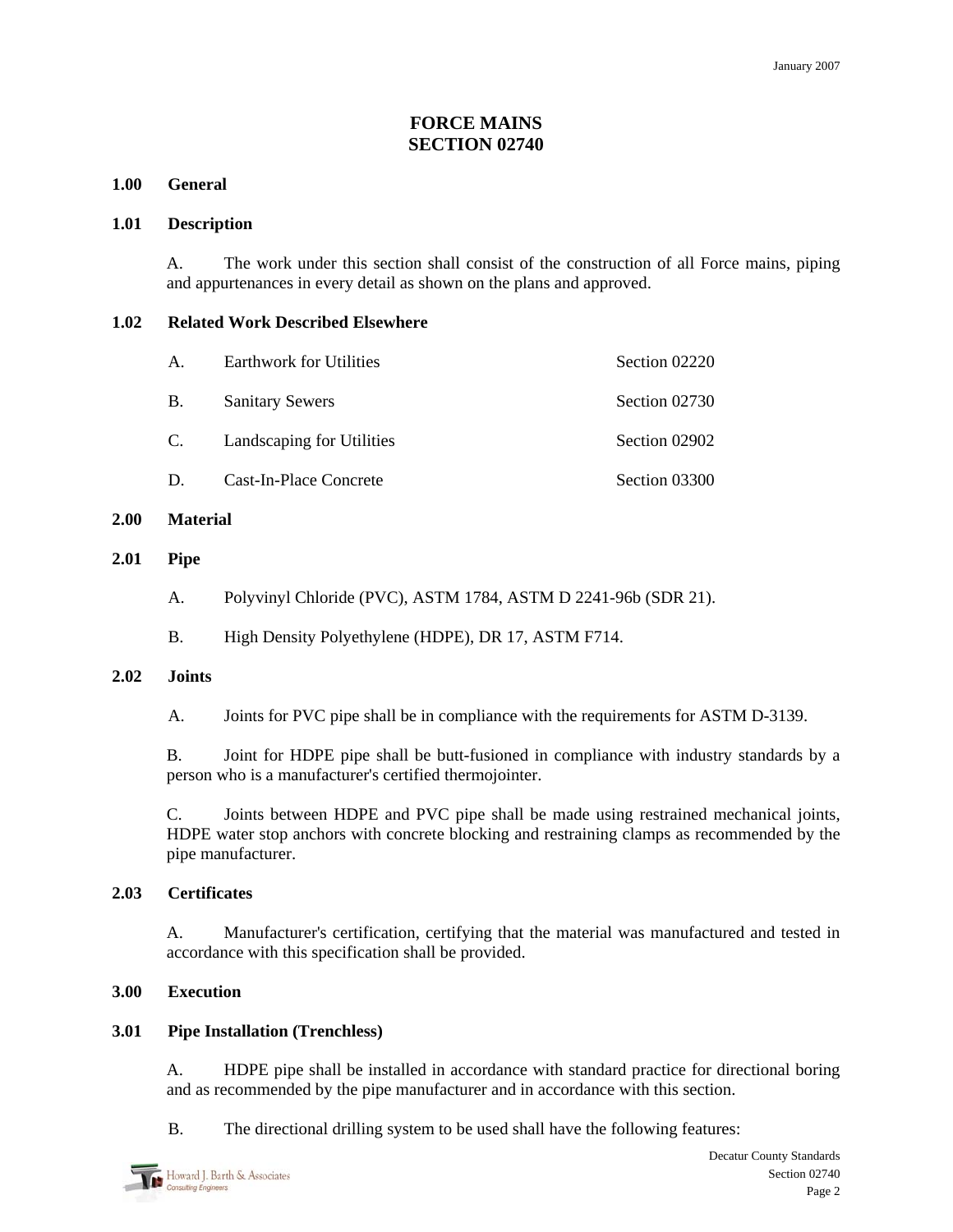1. The system shall be remotely controlled and permit electronic monitoring of tunnel depth and location. This system shall be able to control the depth and direction of the pipe and must be accurate to within 6 inches.

2. The system shall be capable of turning 90 degrees in a 40-foot radius.

3. The system will utilize a fluid-cutting process, using a liquid clay such as bentonite. This clay shall be totally inert and contain no risk to the environment.

4. The liquid clay shall remain in the tunnel to increase the stability of the tunnel and to provide a lubricant to reduce directional drag when the pipe is installed.

5. The spoils shall be recovered by use of a vacuum system mounted on a vehicle for removal of the spoils. Spoils are not to be discharged into sewer or storm drains. The Contractor is responsible for disposal of all spoil and excess excavated material.

6. Equipment shall be fitted with a permanent alarm system capable of detecting an electrical current. This system will have an audible alarm to warn the operator when the drill head nears electrified cables within a safe operating distance.

7. At the completion of the pilot hole drilling, the Contractor shall provide a tabulation of coordinates referenced to the drilled entry point, which accurately describes the location of the pilot hole.

C. The Contractor shall demonstrate experience and expertise in trenchless excavation methods by providing a list of at least five (5) utility references for which similar work has been performed prior to commencing any work. These references shall include a name and telephone number to contact and verify references.

D. Mechanical, pneumatic or water-jetting methods shall not be acceptable due to the risk of surface settlement and possible damage.

E. Upon Completion of boring and pipe installation, the Contractor shall remove all spoils from all boring and receiving (termination) pits. The pits shall be restored to their original condition.

F. The quality of all materials, the process of manufacture and the finished products shall be subject to inspection and approval by the receiving wastewater utility. Such inspection may be made at the place of manufacture or on the work site after delivery or at both places. Products shall be subject to rejection at any time on account of failure to meet any of the specification requirements even though sample products may have been accepted as satisfactory at the place of manufacture.

G. In all cases minimum bury shall be 48 inches. Extreme drilling depths shall not be allowed without permission from the receiving wastewater utility.

H. The interior of every pipe, fitting and valve shall be cleaned of all debris, dirt and other foreign material before being laid and shall be kept clean until accepted in the completed work.

I. Lay and maintain pipe to the lines shown on the plans, except as specified herein. Lay and maintain pipe to the grade shown or to the minimum depth specified in this specification. Install fitting and valves in the locations shown on the plans.

J. Where the piping shall be constructed parallel to and close to existing buried utility, the exact location of which is unknown, adjust the alignment of the piping to least interfere with the utilities, unless otherwise shown or specified.

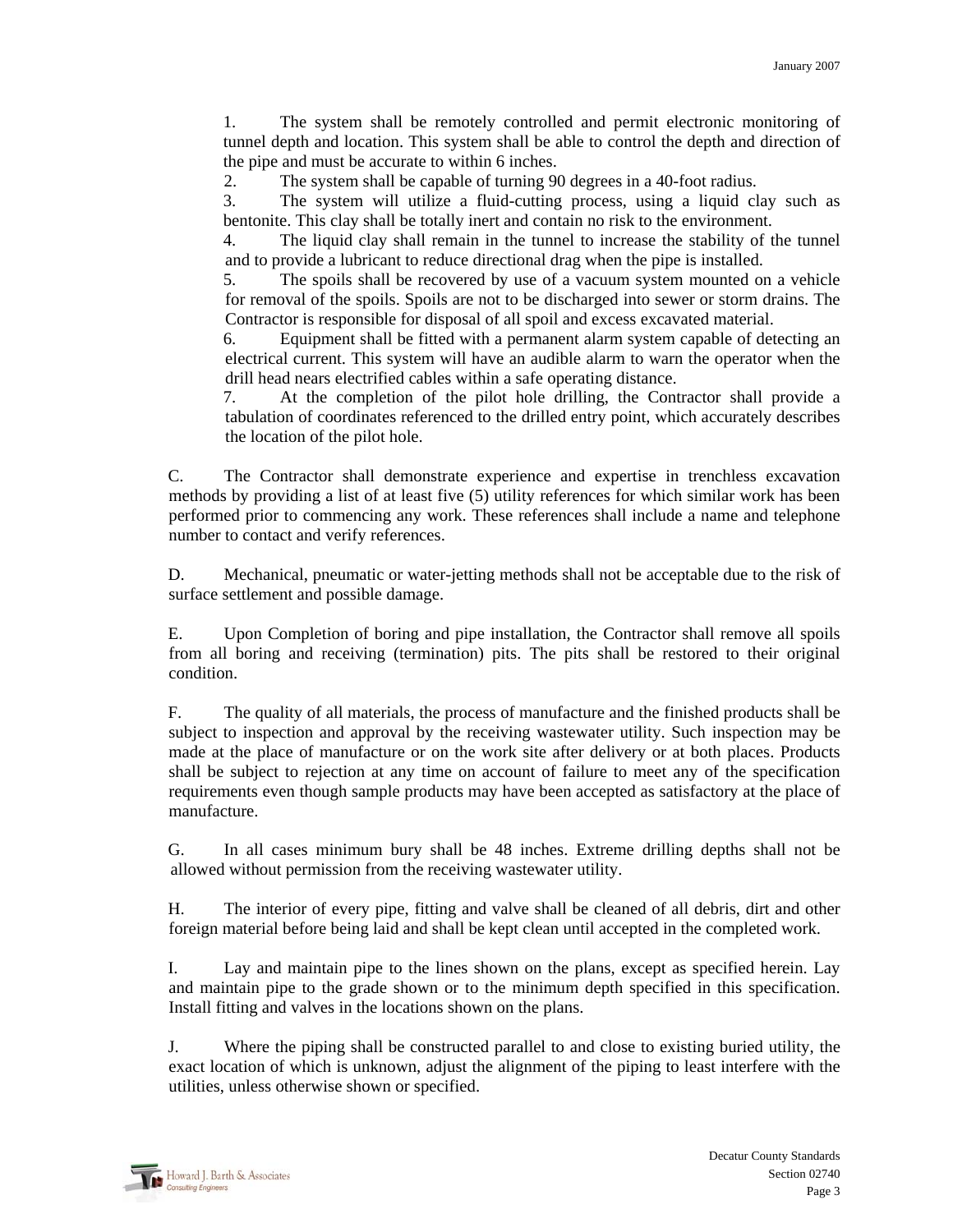K. The Contractor is responsible for transporting and storing any water required for drilling and hydrostatic testing at no additional cost.

## **3.02 PVC Pipe Installation (Open Cut)**

A. Clean and remove all foreign material from the inside of the bell, and from the spigot end of the pipe.

B. Force mains shall be laid and maintained to an invert grade 48 inches plus diameter of pipe (48" + Diameter) below finished ground line. Alignment shall follow location shown on plans. Whenever obstructions not shown on plans are encountered during progress of work and interfere to such extent that alteration in plan is required, adjust the alignment of the piping to least interfere with the utility, unless otherwise shown or directed.

C. Trench bottom shall be smooth and free from rocks or any other hard objects. Trench shall be excavated to depth 6" below invert grade and backfilled to invert grade with compacted "B" Borrow bedding material.

D. Cutting of pipe for inserting valves, fittings or closure pieces shall be done in a neat and workmanlike manner without damage to the pipe or lining. Wherever necessary to deflect pipe from straight line, either in vertical or horizontal plane to avoid obstructions, to plumb stems, or for other reasons, degree of deflection shall be within permissible limitations as defined by pipe manufacturer.

E. Plugs, caps, tees and bends shall be provided with a concrete thrust block. Concrete shall be filled between pipe and solid undisturbed ground. Blocking shall be in places that pipe and fitting joints will be accessible for repair.

## **3.03 Excavation and Backfill**

A. Except as otherwise specified, all excavation shall be as specified in Section 02222.

B. Included in this work shall be, removal of existing pavement, sidewalks, curbs, fences and miscellaneous items as is necessary to construct the line. All pavements, sidewalks and curbs shall be saw cut and removed to straight neat lines.

C. Trenches cut in paved roads, streets and drives shall be backfilled with compacted "B" Borrow Special backfill and restored as specified in Section 02502.

## **3.04 Tracer Wire**

A. All non-metallic pipe shall have a 10 gauge copper tracer wire placed on top of pipe before backfilling. Green plastic warning tape shall be placed in trench 18" above pipe.

B. The wire shall be installed along the pipe, fastened to the pipe at 20 ft. intervals and terminating above ground with the lead taped around each structure.

## **3.05 Limits on Open Trenches**

A. The contractor shall not open or leave open any trench that cannot be backfilled before the end of that working day.

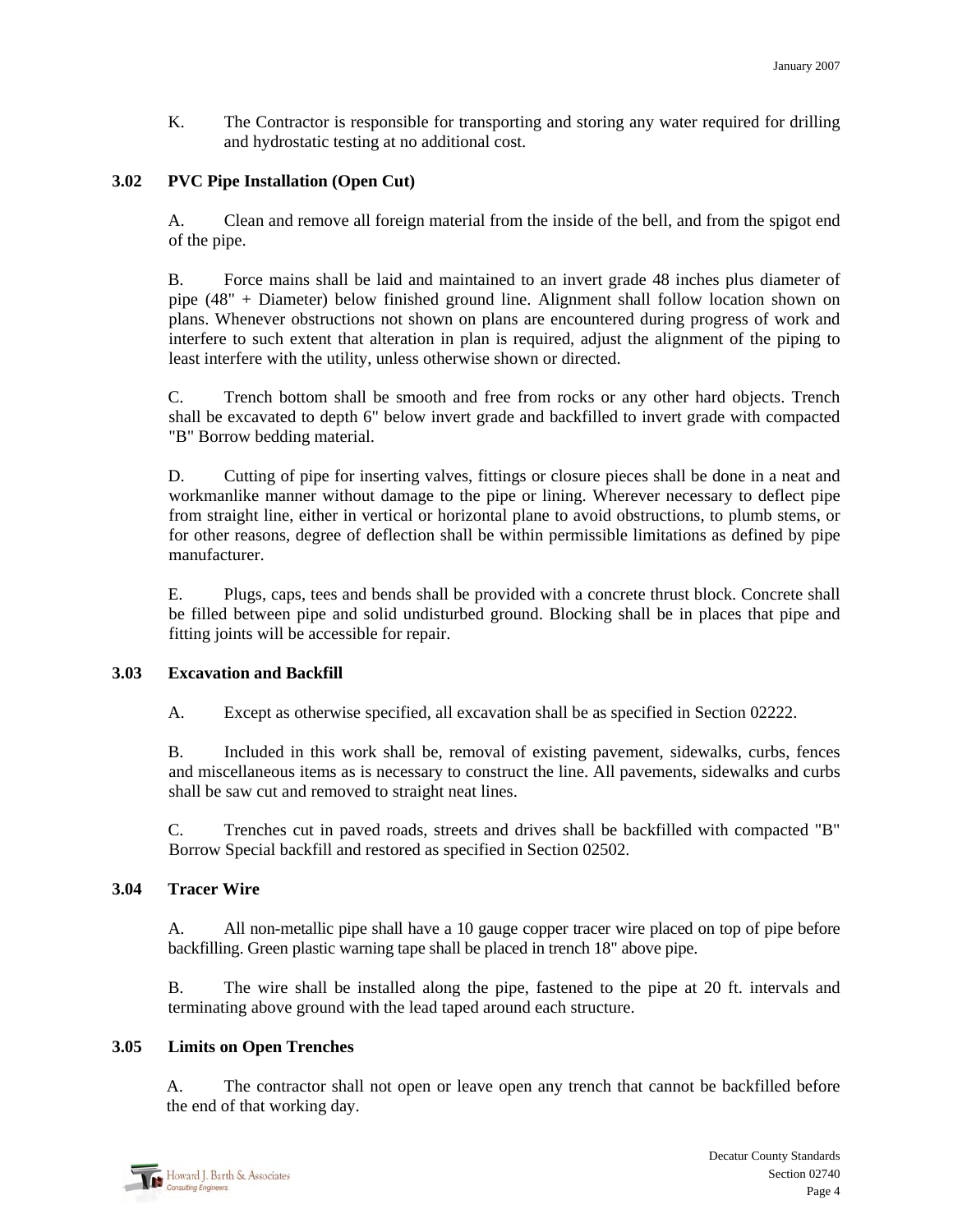B. All trenches shall be completely barricaded with the use of sufficient lights, barricades, danger signals, signs and other control to protect both the work and the public.

#### **3.06 Restoration**

A. Included as part of the work under this section the CONTRACTOR shall fully replace and/or restore all streets, yards, parking lots, sidewalks, curbs, driveways, fences and miscellaneous items to a condition equal to or exceeding that which was disturbed.

#### **3.07 New and Existing Mains and Other Buried Utilities**

A. Location of existing mains and pipelines as shown on plans are only approximate. In order to determine details of connections between existing and new lines, it will be necessary to locate existing pipes both vertically and horizontally. Contractor shall make necessary investigations promptly to allow ample time for details to be worked out and obtain necessary fittings for making the connections.

B. Where pressure mains are to be constructed parallel to and close to existing water lines, sewers, drains, gas lines, petroleum lines, electric, telephone and signal cables, and other underground structures, the exact location of which is unknown or not shown on plans, then a field adjustment of alignment or change in location of new main will be made so as to least interfere with existing utilities or structures. Contractor shall locate buried utilities and structures prior to start of construction of new mains.

#### **3.08 Hydrostatic Testing**

A. After pipelines have been laid and backfilled, all newly laid pipe or any valved section of it shall be subjected to hydrostatic pressure at least 50% above normal operating pressure, unless otherwise specified. Duration of each pressure test shall be at least two hours. Results of test shall be certified by design Engineer to the receiving wastewater utility.

B. Each valved section of pipe shall be slowly filled with water and specified test pressure shall be applied by means of a pump connected to pipe in satisfactory manner. Contractor shall furnish pump, pipe, connection and all necessary apparatus including gages and meter for test, and shall make all taps into pipe. Before applying specified test pressure, all air shall be expelled from pipe. To accomplish this, taps shall be made, if necessary, at points of highest elevation and afterwards tightly plugged.

C. Allowable leakage shall be based on AWWA Standard C605-94. Suitable means shall be provided by Contractor for determining quantity of water lost by leakage under normal operating pressure. No pipe installation will be accepted until or unless this leakage, evaluated on a pressure basis of 150 % of working pressure, is within a tolerance of 25 gallons per 24 hours per mile of pipe per inch nominal diameter of pipe.

## END OF SECTION 15220

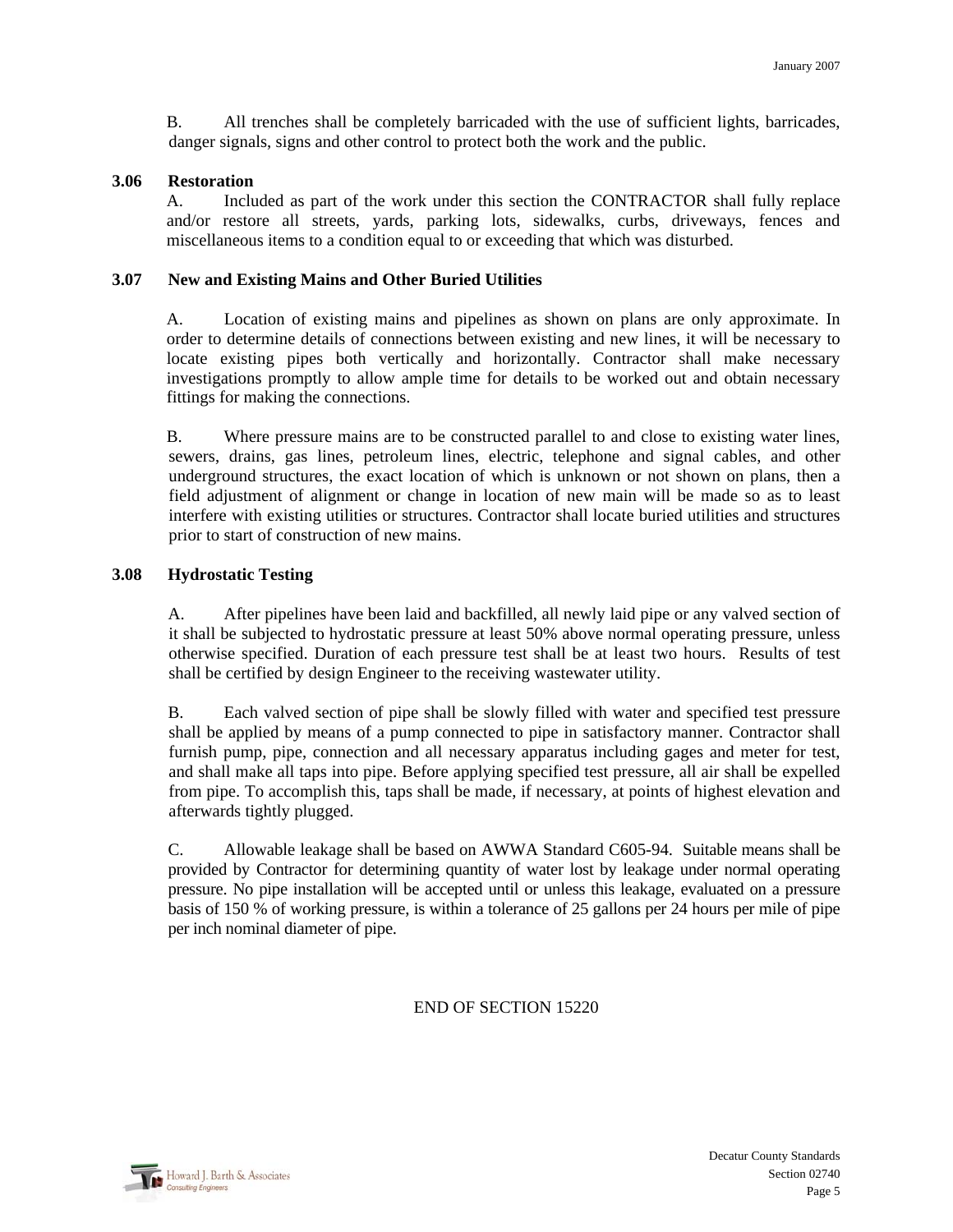

Decatur County, Indiana

**Construction Standards** 

DCAP Adopted - 01/07